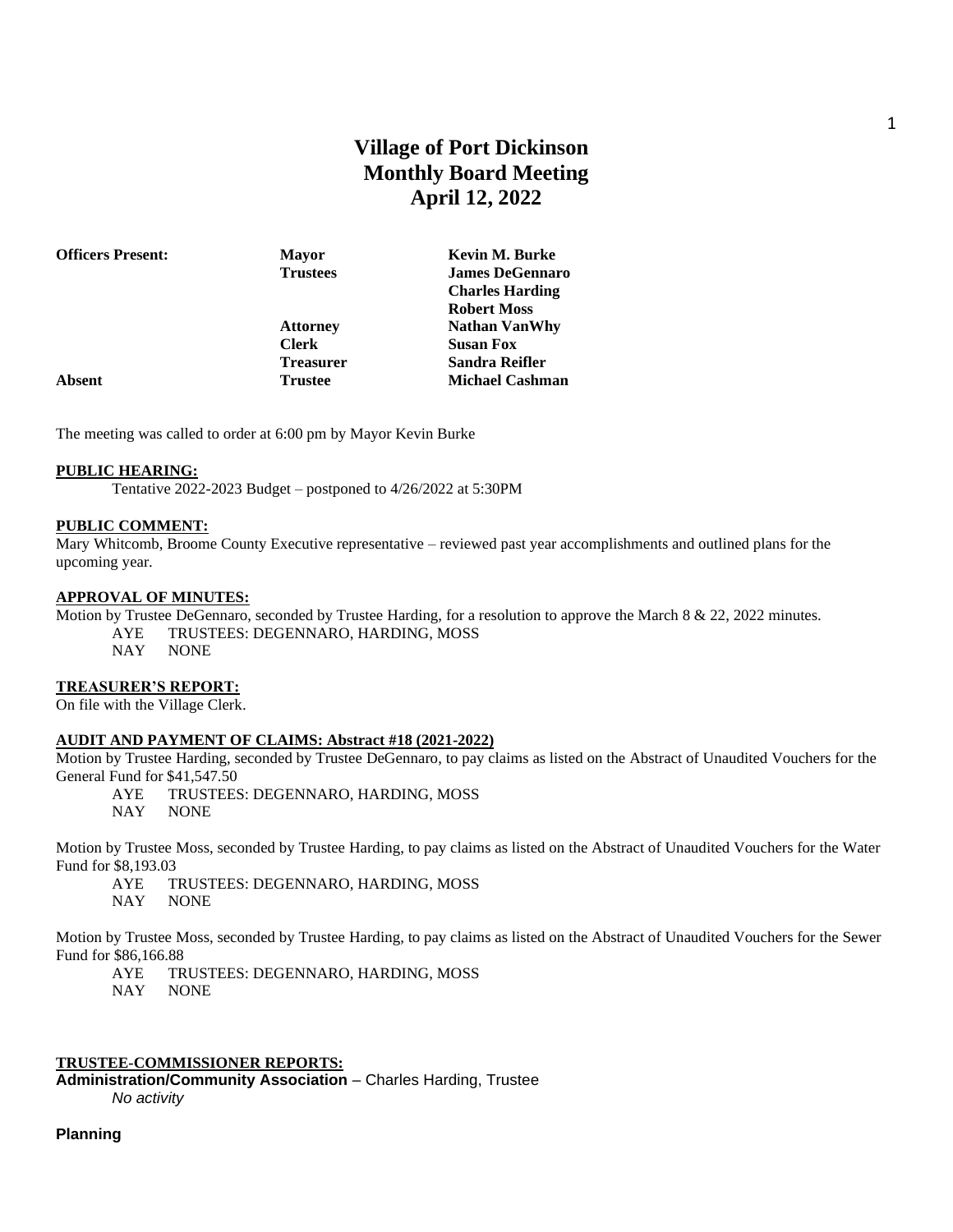#### **Public Works** – Michael Cashman, Trustee *Absent*

**Public Safety** – James DeGennaro, Trustee *Reports attached*

#### **Parks, Water & Sewer** – Robert Moss, Trustee

*Water/Sewer:* 

*Water accounts past due (as of 4/8/2022) - \$15,533.90*

### *Park:*

*•Joel, John & Chris have been working on cleaning up the park and Chris is painting Restrooms. Restrooms will be opened once painting is completed.*

*•Pickle Ball lines can be done by sometime in May if we get approval to follow through.* 

*•Basketball quote is still in the works for the Grant that was awarded to the Civic.* 

#### *Water/Sewer:*

*•Drain Brain is coming to snake the drain on Miller and Kinney it was totally clogged Mr rotor did get it open a little bit but doesn't have the equipment to totally open. While drain Brain is working they will be doing 2 more drains.* 

*•Water line fixed on 4/8/22 at Old State Rd*

### **Zoning Board of Appeals** – none

#### **RESOLUTIONS:**

- 1. Motion by Trustee DeGennaro, seconded by Trustee Moss, for a resolution scheduling a Public Hearing on 4/26/22 at 5:00PM on the 2022-2023 Budget
	- AYE TRUSTEES: DEGENNARO, HARDING, MOSS
	- NAY NONE
- 2. Motion by Trustee Moss, seconded by Trustee DeGennaro, for a resolution approving the Mayor's appointment of Roger Shaller to the Zoning Board of Appeals to fill an unexpired term ending 12/31/2022 AYE TRUSTEES: DEGENNARO, HARDING, MOSS
	- NAY NONE
- 3. Motion by Trustee Moss, seconded by Trustee DeGennaro, for a resolution authorizing the hiring of Austin Becker-Harris as a part-time Police Officer effective 4/13/2022 at a salary of \$16.25/hr.
	- AYE TRUSTEES: DEGENNARO, HARDING, MOSS
	- NAY NONE
- 4. Motion by Trustee Harding, seconded by Trustee DeGennaro, for a resolution approving the Opioid Overdose Prevention Program and authorizing the Mayor to sign a Memorandum of Understanding with Broome County Health Department for supplies and tracking of the program.

AYE TRUSTEES: DEGENNARO, HARDING, MOSS

- NAY NONE
- 5. Motion by Trustee Harding, seconded by Trustee DeGennaro, for a resolution declining the request of Kevin Dumas for a handicapped parking space in front of the property at 10 Miller St. due to safety/plowing concerns and the availability of offstreet parking.

AYE TRUSTEES: DEGENNARO, HARDING, MOSS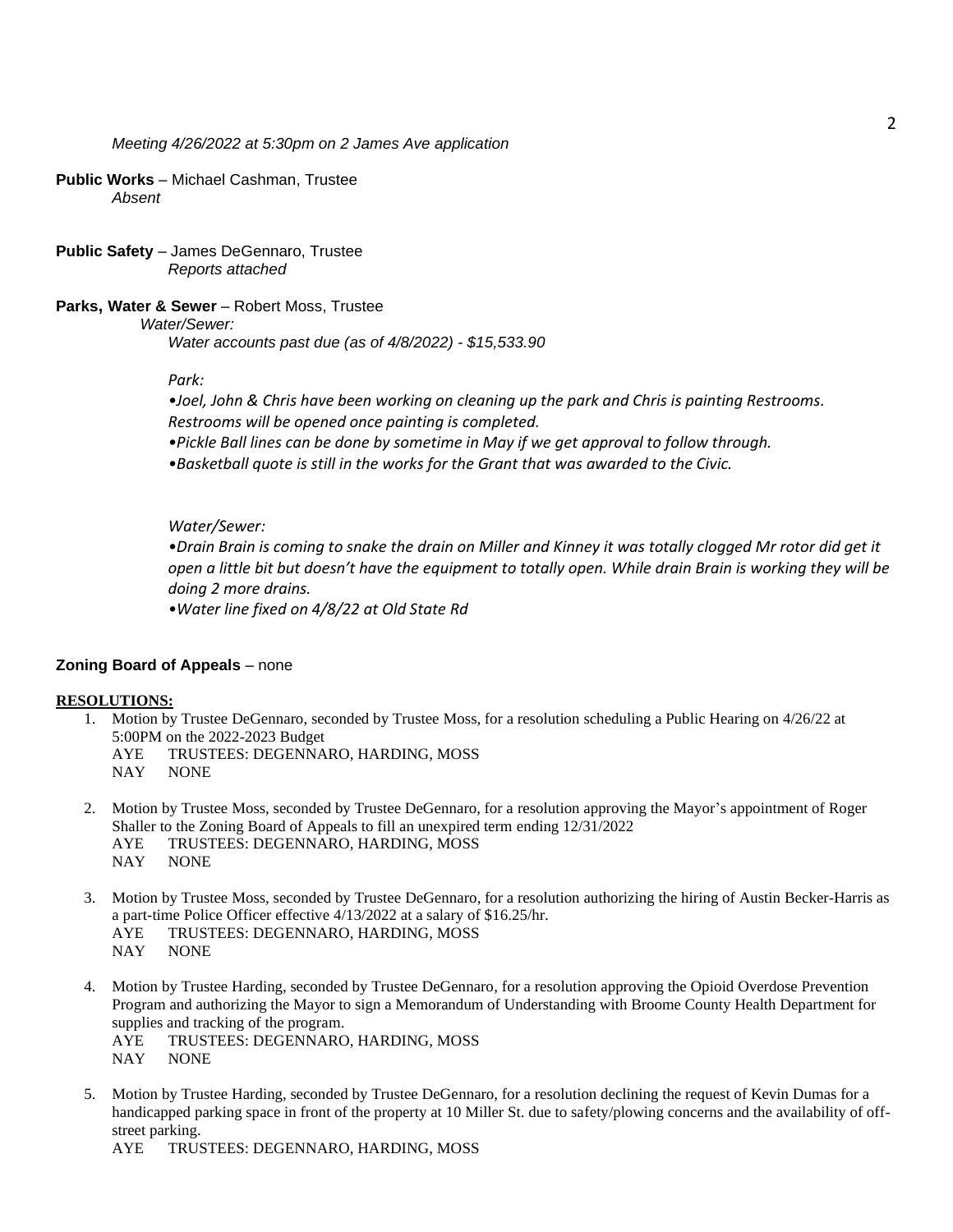#### NAY NONE

#### **OLD BUSINESS:**

1. Juneteenth holiday – to be discussed at the meeting on 4/26/22

#### **NEW BUSINESS:**

- 1. Mayor Burke reports that the donated generator needs a \$1200 regulator. He has requested pricing for a new generator and it would be \$10,000-\$15,000.
- 2. The Rochelle Rd water main replacement grant was turned down by Empire State Development. It has been submitted to a Federal grant program. Mayor Burke will be requesting assistance from Senators Schumer & Gillibrand and from Rep. Tenney.
- 3. Capital purchases need to be approved by the respective Trustee on a Purchase Order prior to any ordering.
- 4. Swings for Beacon St and Wayne Ave have been ordered as part of the 2021-2022 Budget.

Motion by Trustee Harding, seconded by Trustee DeGennaro, to adjourn at 6:35PM.

- AYE TRUSTEES: DEGENNARO, HARDING, MOSS<br>NAY NONE
- **NONE**

Respectfully submitted, Susan E. Fox, Village Clerk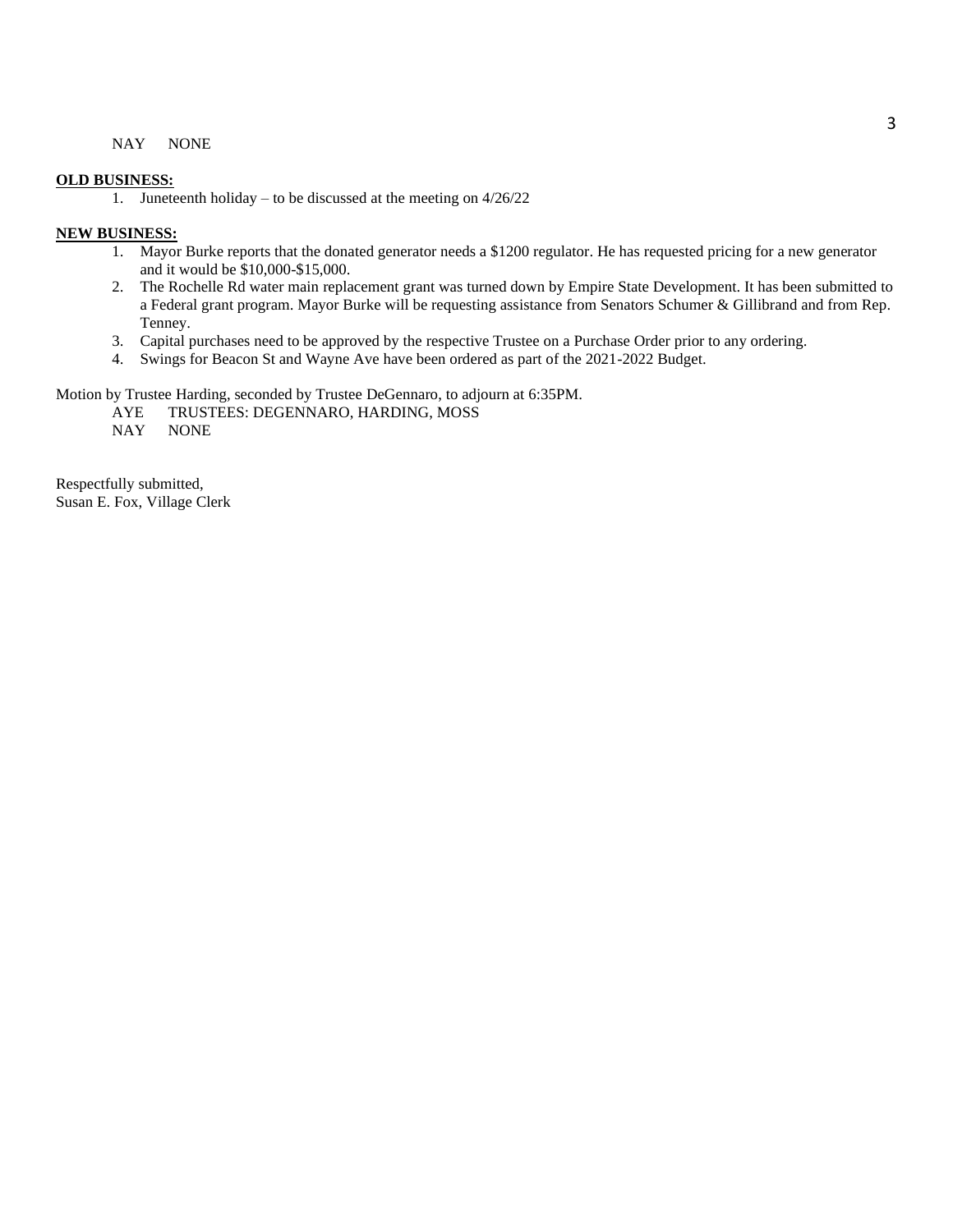| 4/1/2022        | 36132800   | 28020872                        | 5542006 |                  |  |
|-----------------|------------|---------------------------------|---------|------------------|--|
| 3/1/2022        | 36132700   | 27235050                        | 5442940 |                  |  |
| Usage           | 100        | 785822                          | 99066   |                  |  |
| Total cubic ft: | 884988     |                                 |         |                  |  |
| Read dates:     |            | Town of Fenton Sewer Readings   |         |                  |  |
| 4/1/2022        | 52229800   |                                 | Rate:   | 3.12x.01<br>cu.  |  |
| 3/1/2022        | 52120500   |                                 | Time:   | Ft/min<br>8:00am |  |
| Total           | 109300     | cu.ft.                          |         |                  |  |
| Read dates:     | Wayne Ave. | sewer station readings (hours): |         |                  |  |
|                 | Pump1      | Pump <sub>2</sub>               | Pump 3  |                  |  |
| 4/1/2022        | 6439       | 19197                           | 17632   |                  |  |
| 3/1/2022        | 6396       | 19151                           | 17593   |                  |  |
| <b>Totals</b>   | 43         | 46                              | 39      |                  |  |

Total hrs. 128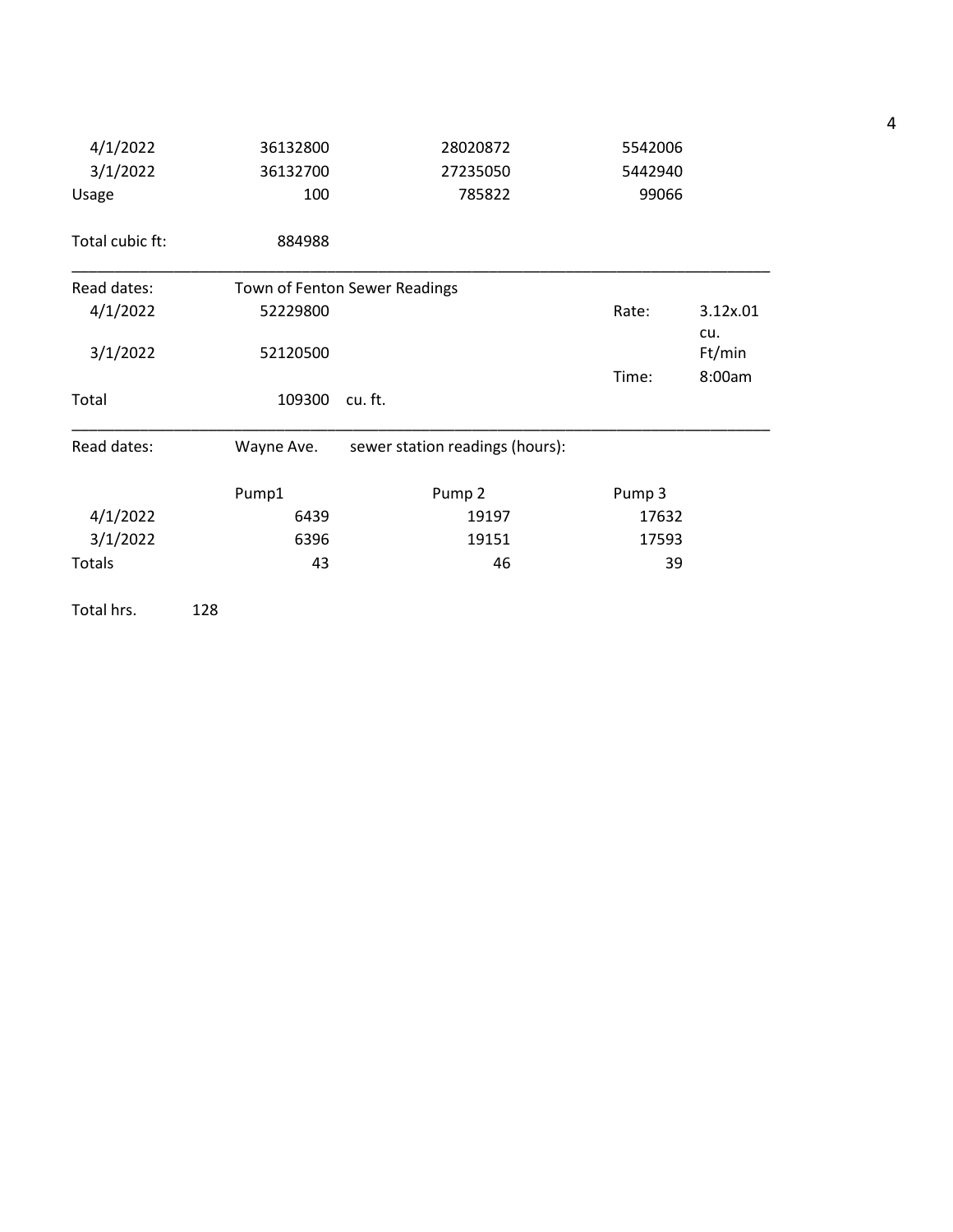

## **The Village of Port Dickinson Department of Police Scot McDonald, Chief of Police**

## **Police Department Monthly Report**

| Report Month:   March   | Police Commissioner:   Trustee J. DeGennaro |                      |
|-------------------------|---------------------------------------------|----------------------|
| Report Year:   2022     |                                             | Chief: Scot McDonald |
| Report Date: 04/06/2022 | Deputy Village Clerk:   Corina M. Beames    |                      |

## **Total Complaints Received:82 (75)**

Med calls-10 Wires down-4 Assistance complaints-11 DV-1 Check welfare-3 Dispute-2 Disturbance-1 Domestic-1 Harassment-2 PDFD-1 Suspicous-7 Building check-1 Larceny(unfounded)-1 Tree down-2

**Miscellaneous-27**\*Includes Assist other agencies, Lockouts, Alarms, Parking Comp., Animals, Traffic lights, Information, code enforcement, special details, vacant properties , assist public and Etc.

## **Penal law charges-0(0)**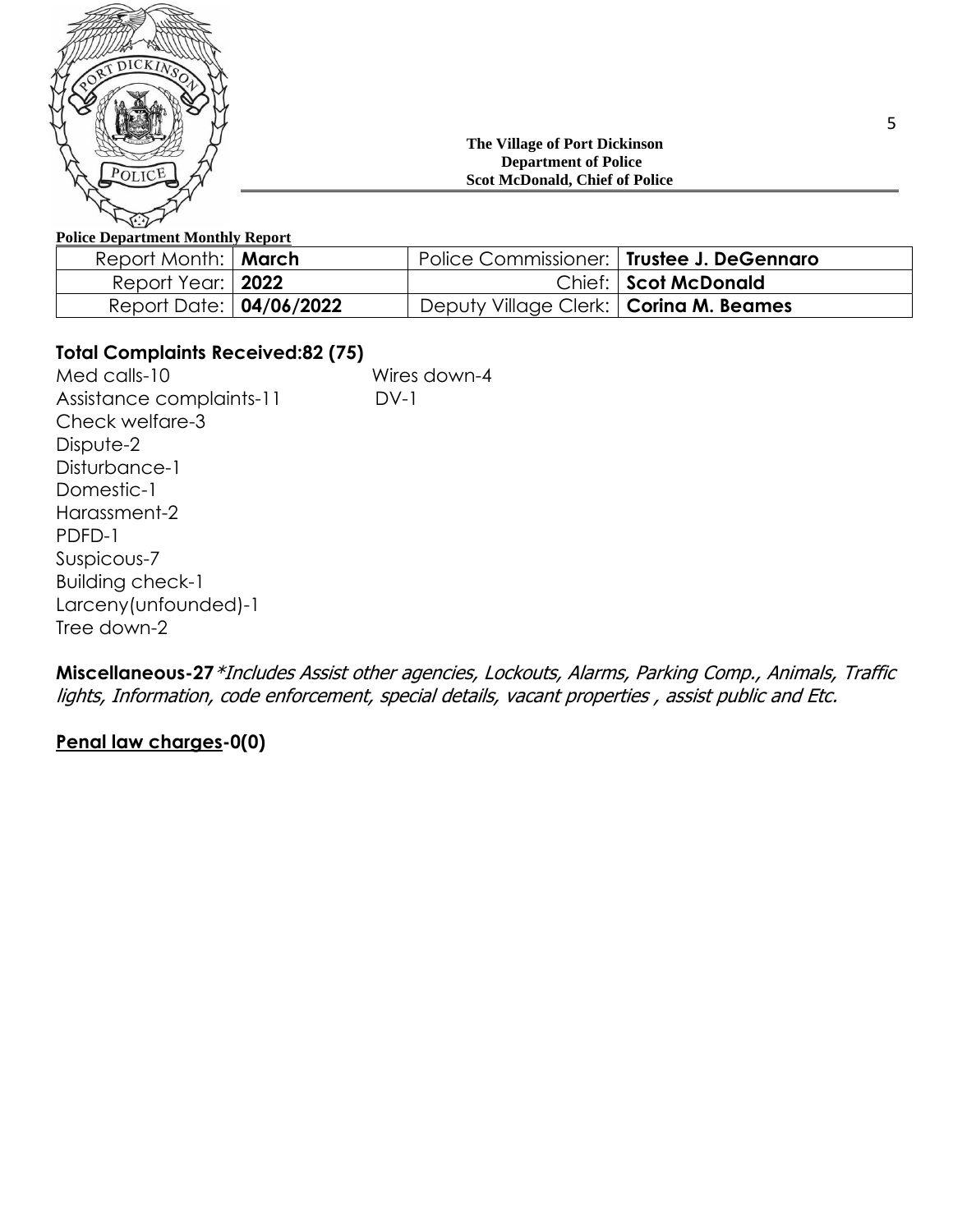| <b>Report of the</b> |                                                      | <b>ALARMS</b>     |                         | <b>RESPONSE</b>              |                    | <b>TIMES</b>             |                 |
|----------------------|------------------------------------------------------|-------------------|-------------------------|------------------------------|--------------------|--------------------------|-----------------|
| <b>CHIEF</b>         |                                                      | Fire              | 14                      | Avg Members Response (F)     | 3.93               | Med Avg                  |                 |
| <b>March 2022</b>    |                                                      | <b>EMS</b>        | $\overline{2}$          | Avg Alarm to Response        | 6.43               | 0700-1500                | $7\overline{ }$ |
|                      |                                                      |                   |                         |                              |                    |                          |                 |
|                      |                                                      | Standby           |                         | Avg Alarm to Arrival         | 10.14              | 1500-2300                | 8               |
|                      | PORT DICKINSON                                       |                   |                         | <b>Total Time in Service</b> |                    |                          |                 |
|                      |                                                      | <b>Total</b>      | 16                      | (hh:mm)                      | 7:45               | 2300-0700                | $\mathbf{1}$    |
|                      |                                                      | <b>MUTUAL AID</b> |                         | <b>LOCATION</b>              |                    | <b>DOLLAR LOSS/VALUE</b> |                 |
|                      |                                                      | Given             | 7                       | Village of Port Dickinson    | 8                  | Fire Loss                |                 |
|                      | FIRE DEP                                             | Received          | $\mathbf{1}$            | Town of Dickinson            | $\overline{2}$     |                          |                 |
|                      |                                                      | Engine 94         |                         | Town of Fenton               | 5                  | <b>Property Saved</b>    |                 |
|                      |                                                      | No Tone           |                         | Town of Chenango             |                    |                          |                 |
|                      |                                                      |                   |                         | Town of Kirkwood             | $\mathbf{1}$       |                          |                 |
|                      | <b>Alarms</b>                                        |                   |                         | City of Binghamton           |                    |                          |                 |
|                      |                                                      |                   |                         |                              |                    |                          |                 |
|                      |                                                      |                   |                         | <b>CASUALTIES</b>            |                    |                          |                 |
|                      |                                                      |                   |                         | Fire Service Injured         | 1                  |                          |                 |
|                      |                                                      |                   |                         | Fire Service Death           | 0                  |                          |                 |
|                      |                                                      |                   |                         | Civilian Injured             | 5                  |                          |                 |
|                      |                                                      |                   |                         | Civilian Death               | 0                  |                          |                 |
|                      |                                                      |                   |                         |                              | <b>DESCRIPTION</b> |                          |                 |
| <b>CODE</b>          | <b>DESCRIPTION</b>                                   |                   | <b>YTD</b>              | <b>CODE</b>                  |                    |                          | <b>YTD</b>      |
| 111                  | <b>Building Fire</b>                                 | $\overline{2}$    | 5                       |                              |                    |                          |                 |
| 114                  | <b>Chimney Fire</b>                                  |                   | $\mathbf{1}$            |                              |                    |                          |                 |
|                      | Medical Assist, Assist EMS                           |                   |                         |                              |                    |                          |                 |
| 311                  | Crew                                                 |                   | $\mathbf 1$             |                              |                    |                          |                 |
| 320                  | <b>Emergency Medial Service</b>                      | $\overline{2}$    | 13                      |                              |                    |                          |                 |
| 321                  | EMS Incident, Except MVA                             |                   | $\overline{2}$          |                              |                    |                          |                 |
| 322                  | MVA w/ Injury                                        |                   | $\mathbf{1}$            |                              |                    |                          |                 |
| 424                  | Carbon Monoxide Incident                             |                   | 1                       |                              |                    |                          |                 |
| 444                  | Power Line Down                                      | 1                 | 1                       |                              |                    |                          |                 |
| 4441                 | Phone/Cable Line Down                                | $\mathbf{1}$      | $\overline{2}$          |                              |                    |                          |                 |
| 571                  | Standby/Moveup                                       | 3                 | 5                       |                              |                    |                          |                 |
| 611                  | Dispatched, canceled enroute                         |                   | $\overline{2}$          |                              |                    |                          |                 |
| 651                  | Smoke Scare, Odor of Smoke                           |                   | $\mathbf{1}$            |                              |                    |                          |                 |
| 700                  | False call, false alarm, other<br>Alarm Activation - |                   | 1                       |                              |                    |                          |                 |
| 735                  | Malfunction                                          |                   | $\mathbf{1}$            |                              |                    |                          |                 |
|                      | Alarm Activation -                                   |                   |                         |                              |                    |                          |                 |
| 745                  | Unintentional                                        | 1                 | 4                       |                              |                    |                          |                 |
| 746                  | CO Alarm Activation, No CO                           | 3                 | $\overline{\mathbf{4}}$ |                              |                    |                          |                 |
| 813                  | Windstorm Assessment                                 | 3                 | 3                       | <b>TOTAL</b>                 |                    | 16                       | 48              |

**Report of the Chief**

└

**March 2022 Training Average Total**